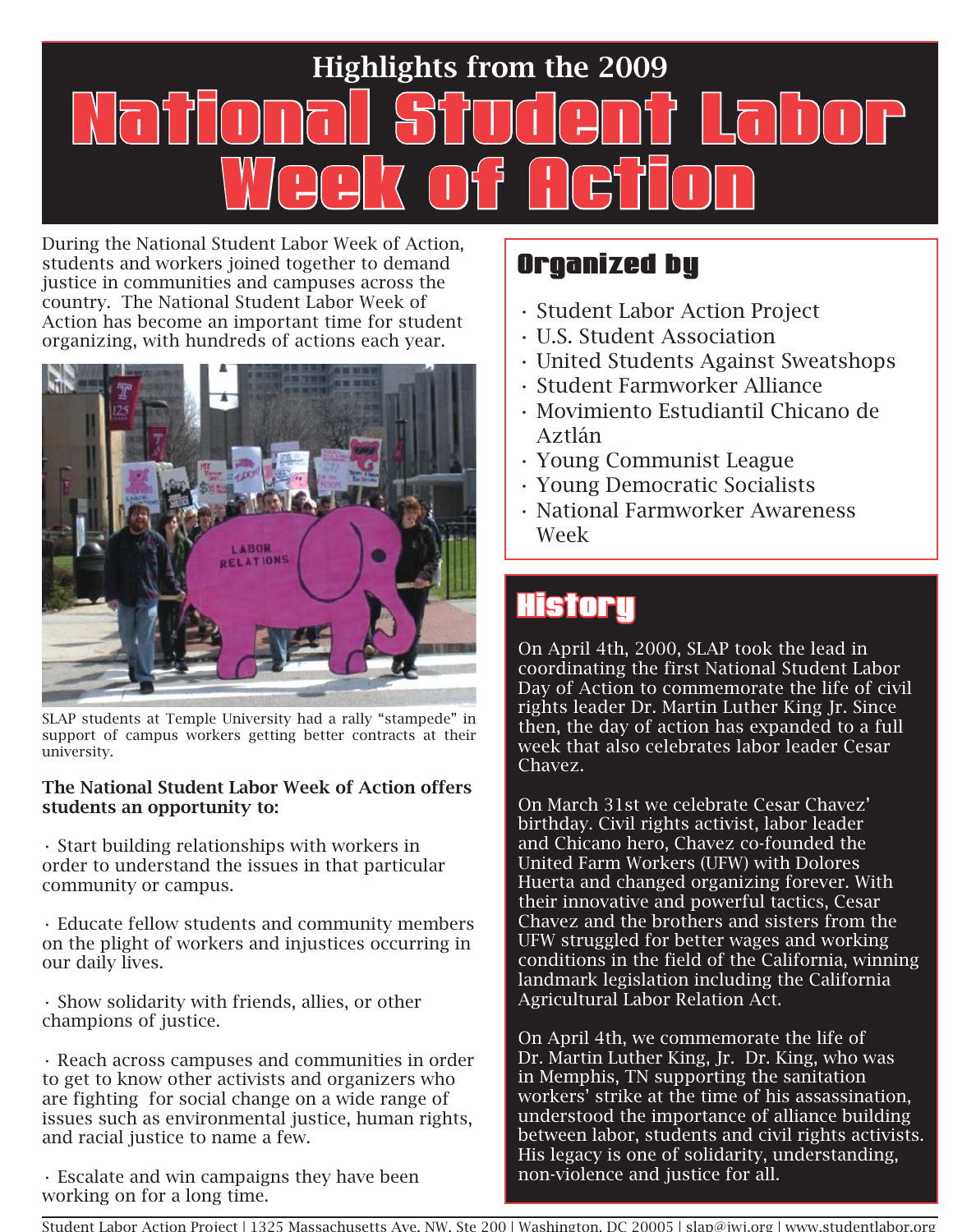## Education is a Right

Across the country, students took action to take down the barriers to accessing higher education and fight to make education a right for all by having informational events about student debt and budget cuts.



Students at Wichita State University set up a "student debt money machine" and collected signatures in support of the DREAM Act.



The United States Student Association opened the week of action with a rally at the U.S. Capitol followed by a lobby day in Washington, DC. Students lobbied their Representatives for passage of the DREAM Act and for a budget that benefits students.

#### Workers' Rights and the Employee Free Choice Act

Students and workers came together during the National Student Labor Week of Action to demand the passage of the Employee Free Choice Act. This important legislation would give workers a fair and direct path to form unions through majority sign-up, help employees secure a contract with their employer in a reasonable period of time, and toughen penalties against employers who violate their workers' rights.



Students at the University of Illinois-Champaign Urbana rallied for passage of the Employee Free Choice Act, a Vendor Code of Conduct, and living wages for teaching assistants at the school.



Students from the University of Maine-Orono and a number of schools in NYC rallied in support of Rite Aid workers & the Employee Free Choice Act.

Students held rallies, called their Senators, and stood in solidarity with workers to demand fair wages and a democratic process to form a union and bargain collectively.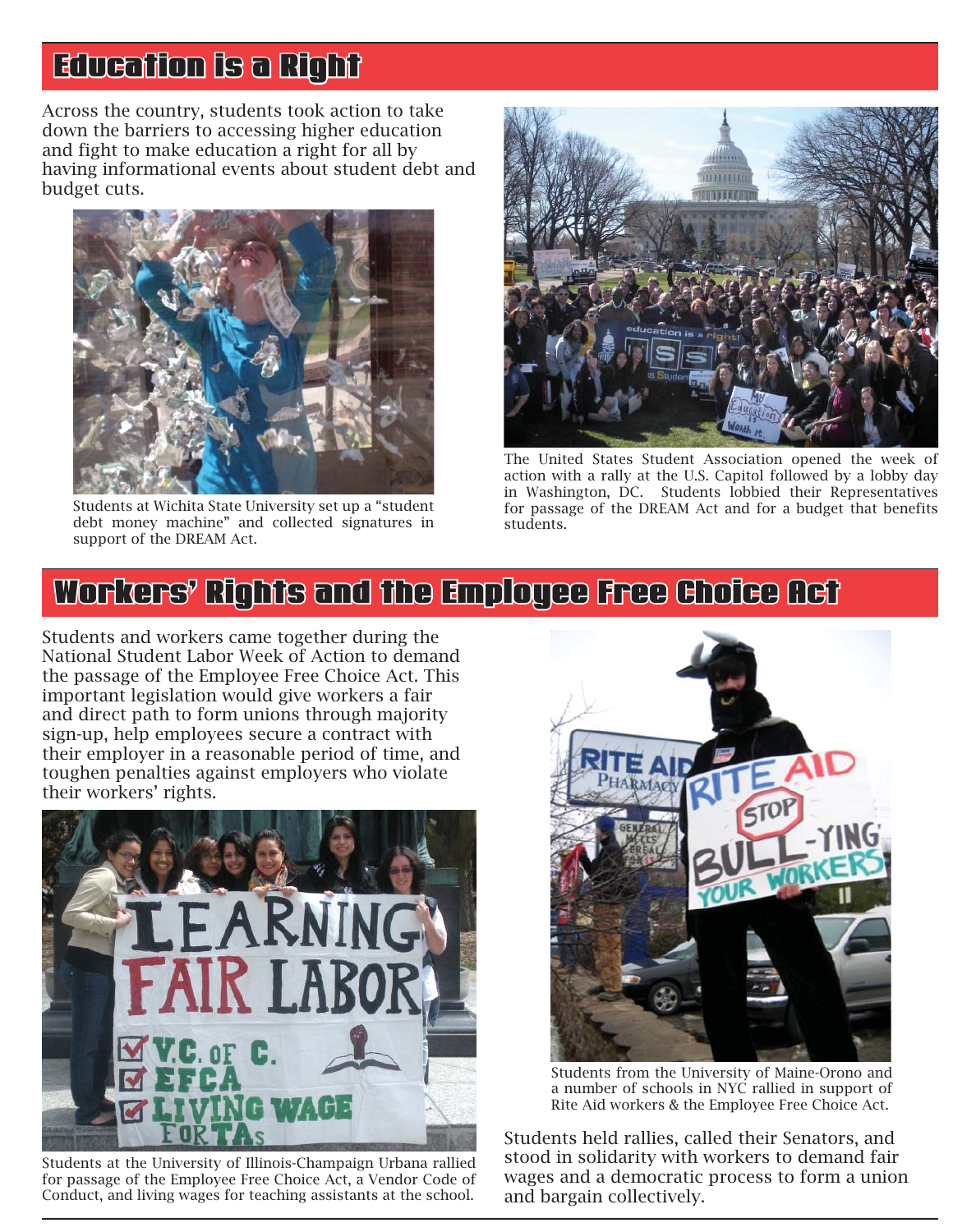### U.S. Students Stand in Solidarity with Workers Abroad .S.

On April 1st, United Students Against Sweatshops called for a day of action against Russell Athletics. Russell closed a factory in Honduras after workers tried to exercise their human rights and organize a union. To date, more than 80 schools have cut contracts with this company in solidarity with workers abroad.





As a result of student actions, Purdue University has dropped Russell Athletic as a Supplier.

Other schools used the National Week of Action to promote their campaigns to demand that their schools sign up for the Designated Suppliers Program. The Designated Suppliers Program (DSP) is a comprehensive program for enhancing the enforcement of university codes of conduct. The DSP has been endorsed in principle by a substantial and growing number of universities, and is under active consideration by many others.



After a multi-year campaign, the University of Wisconsin-Milwaukee signed on to use the DSP during the NSLWoA.

#### Farmworker Justice Now



Students at University of Central Florida gleaned leftover cabbage from the fields to donate to the Farmworker Association of Florida. They learned about the nature of farmwork, the dangers of pesticides, and gathered food that otherwise would have gone to waste.

Did you know that farmworkers are not recognized under the National Labor Relations Act? Farmworkers, domestic workers, and others not covered under the law are the most vulnerable to abuses and low paid work.

During the National Student Labor Week of Action and Farmworker Awarness Week, students educated the community about the plight of farmworkers.

Many student groups also joined the "Dine with Dignity" campaign led by the Student Farmworker Alliance. The campaign seeks to secure agreements from campus food service providers Aramark, Compass and Sodexo to enter into meaningful agreements with the Coalition of Immokalee Workers to guarantee more dignified wages and working conditions for farmworkers in their tomato supply chains.